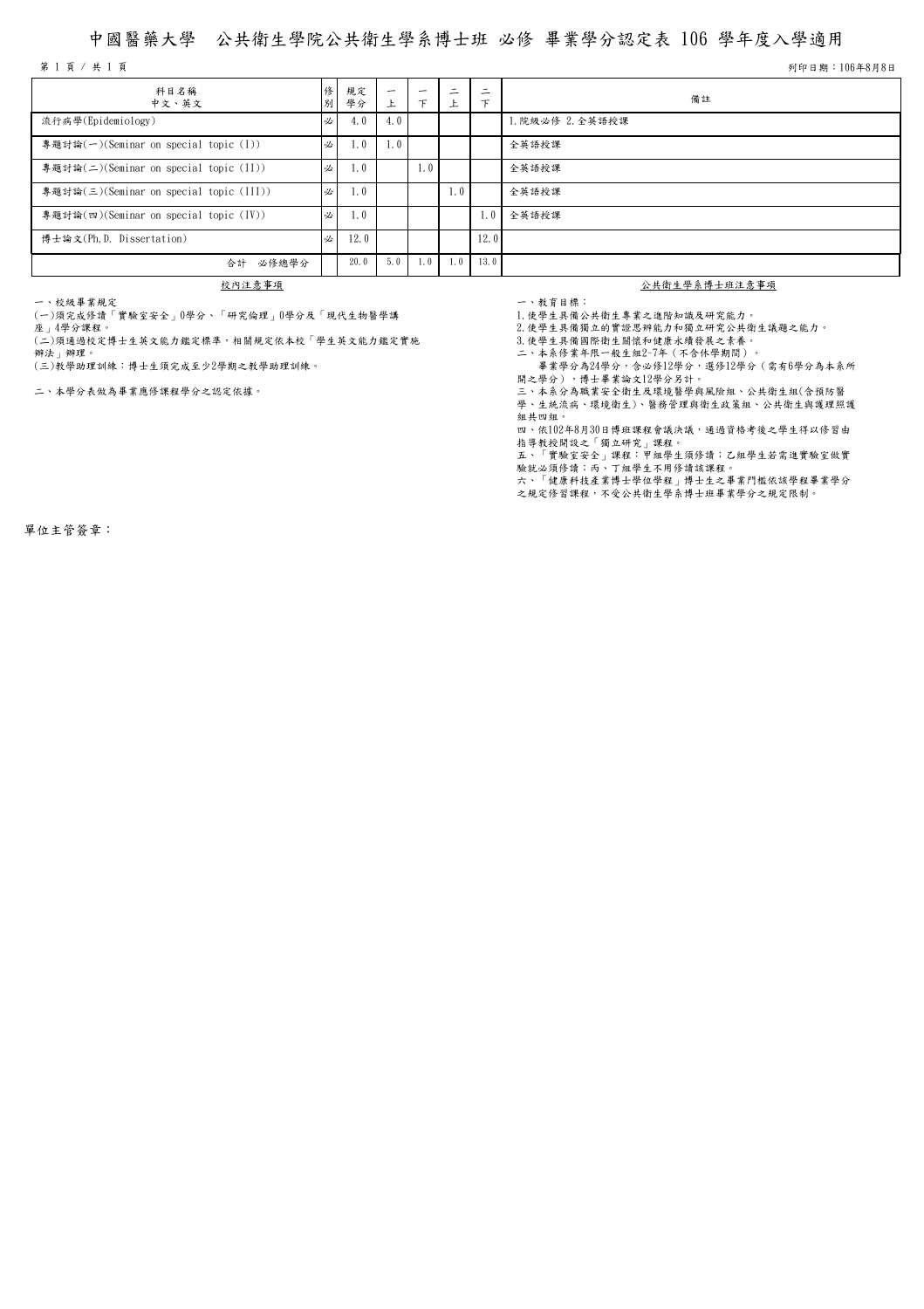## 中國醫藥大學 公共衛生學院公共衛生學系博士班 選修 畢業學分認定表 106 學年度入學適用

第 1 頁 / 共 2 頁 列印日期:106年8月8日

| 科目名稱<br>中文、英文                                                                               | 俢<br>別 | 規定<br>學分 | -<br>上 | 下   | $\equiv$<br>上 | $\equiv$<br>$\mathcal{F}$ | 備註                                    |
|---------------------------------------------------------------------------------------------|--------|----------|--------|-----|---------------|---------------------------|---------------------------------------|
| 高等健康經濟與政策(Advanced health economics<br>and policy)                                          | 選      | 2.0      | 2.0    |     |               |                           | 醫務管理與衛生政策組;全英授課;2年開一次                 |
| 衛生制度的政治經濟學(Political economy of<br>health systems)                                          | 選      | 2.0      | 2.0    |     |               |                           | 醫務管理與衛生政策組;全英授課;2年開一次                 |
| 高等職業衛生(Advanced occupational health)                                                        | 選      | 2.0      | 2.0    |     |               |                           | 職業安全衛生及環境醫學與風險組                       |
| 傳染病之分子系統演化分析(The phylogenetic<br>analysis of infectious disease)                            | 選      | 2.0      | 2.0    |     |               |                           | 公共衛生組(含預防醫學、生統流病、環境衛生)                |
| 護理哲學與理論發展(Nursing philosophy & theory<br>development)                                       | 選      | 3.0      | 3.0    |     |               |                           | 公共衛生與護理照護組                            |
| 臨床決策支援系統(Clinical decision support<br>systems)                                              | 選      | 2.0      | 2.0    |     |               |                           | 醫務管理與衛生政策組;全英授課;2年開一次                 |
| 醫療人類學(Medical anthropology)                                                                 | 選      | 2.0      | 2.0    |     |               |                           | 公共衛生組(含預防醫學、生統流病、環境衛生)                |
| 醫療器材設計原理與專利佈局(Principles of<br>medical equipment design & patent portfolio)                 | 選      | 2.0      | 2.0    |     |               |                           | 醫學工程與復健科技產業博士學位學程                     |
| 電腦輔助設計與工程(Computer aided design &<br>engineering)                                           | 選      | 2.0      | 2.0    |     |               |                           | 醫學工程與復健科技產業博士學位學程                     |
| 健康產業之實務與研發(Practices, research &<br>development in health science industry)                 | 選      | 2.0      | 2.0    |     |               |                           | 健康科技產業博士學位學程必選                        |
| 組織行為與人力資源管理(Organizational behavior<br>& human resources management)                        | 選      | 2.0      | 2.0    |     |               |                           | 醫務管理與衛生政策組;2年開一次                      |
| 論文與研究計畫寫作(Scientific writing)                                                               | 選      | 2.0      |        | 2.0 |               |                           | 公共衛生組(含預防醫學、生統流病、環境衛生)                |
| 高等存活分析(Advanced survival analysis)                                                          | 選      | 2.0      |        | 2.0 |               |                           | 公共衛生組(含預防醫學、生統流病、環境衛生)                |
| 高等職業與環境流行病學(Advanced discussion in<br>occupational & environmental epidemiology)            | 選      | 2.0      |        | 2.0 |               |                           | 環境醫學與風險組、公共衛生組(含預防醫學、生統流病、環境衛生)       |
| 流行病學調查實務(Case study in epidemiology)                                                        | 選      | 2.0      |        | 2.0 |               |                           | 公共衛生組(含預防醫學、生統流病、環境衛生)                |
| 健康照護策略與行銷管理(Healthcare strategy &<br>marketing management)                                  | 選      | 2.0      |        | 2.0 |               |                           | 醫務管理與衛生政策組;全英授課;2年開一次                 |
| 長期照護與管理(Long-term care & management)                                                        | 選      | 2.0      |        | 2.0 |               |                           | 醫務管理與衛生政策組;全英授課;2年開一次                 |
| 實務傳染病建模分析(Applied infectious disease<br>modeling & analysis)                                | 選      | 2.0      |        | 2.0 |               |                           | 公共衛生組(含預防醫學、生統流病、環境衛生);全英授課           |
| 風險分析與決策(Risk analysis & decision<br>making)                                                 | 選      | 2.0      |        | 2.0 |               |                           | 職業安全衛生及環境醫學與風險組                       |
| 健康行為與疾病風險議題(Issues on health<br>behavior & disease risk)                                    | 選      | 2.0      |        | 2.0 |               |                           | 公共衛生組(含預防醫學、生統流病、環境衛生)                |
| 高等質化研究方法(Advanced qualitative research<br>method)                                           | 選      | 3.0      |        | 3.0 |               |                           | 公共衛生與護理照護組                            |
| 研究方法應用與寫作技巧(Applications of<br>research methods & writing skills)                           | 選      | 2.0      |        | 2.0 |               |                           | 醫務管理與衛生政策組;全英授課;2年開一次                 |
| 高等風險評估與管理(Advanced risk assessment<br>and risk management)                                  | 選      | 3.0      |        | 3.0 |               |                           | 職業安全衛生及環境醫學與風險組                       |
| 高等職業醫學(Advanced occupational medicine)                                                      | 選      | 2.0      |        | 2.0 |               |                           | 職業安全衛生及環境醫學與風險組                       |
| 臨床試驗(Clinical trials)                                                                       | 選      | 2.0      |        | 2.0 |               |                           | 公共衛生組(含預防醫學、生統流病、環境衛生)                |
| 大數據分析在醫學與公共衛生之應用(Application<br>of big data analysis in medicine & public<br>health)        | 選      | 2.0      |        | 2.0 |               |                           | 公共衛生組(含預防醫學、生統流病、環境衛生)                |
| 高等環境系統分析與模擬(Environmental system<br>analysis $\&$ modeling)                                 | 選      | 2.0      |        | 2.0 |               |                           | 公共衛生組(含預防醫學、生統流病、環境衛生)                |
| 英文科技論文寫作(English scientific writing<br>for paper)                                           | 選      | 2.0      |        | 2.0 |               |                           | 醫學工程與復健科技產業博士學位學程                     |
| 高等生物醫學材料(Advanced biomedical<br>materials)                                                  | 選      | 2.0      |        | 2.0 |               |                           | 醫學工程與復健科技產業博士學位學程                     |
| 醫療行銷管理特論(Special topics on healthcare<br>marketing                                          | 選      | 2.0      |        | 2.0 |               |                           | 健康科技產業博士學位學程必選                        |
| 健康產業之醫材法規暨智慧財產權(Medical devices<br>regulatory & intelligent property in health<br>industry) | 選      | 2.0      |        | 2.0 |               |                           | 健康科技產業博士學位學程                          |
| 健康產業質化研究(Qualitative research in<br>health science & industry)                              | 選      | 3.0      |        | 3.0 |               |                           | 健康科技產業博士學位學程                          |
| 健康資料庫應用實務(Practical methods for<br>secondary data analysis)                                 | 選      | 2.0      |        | 2.0 |               |                           | 公共衛生組(含預防醫學、生統流病、環境衛生)全英授課            |
| 醫療器材管理與法規(Management & regulation of<br>medical devices)                                    | 選      | 2.0      |        | 2.0 |               |                           | 職業安全衛生及環境醫學與風險組、醫學工程與復健科技產業博士學位學<br>程 |
| 公共衛生學諮詢(Consultation in public health)                                                      | 選      | 2.0      |        |     | 2.0           |                           | 公共衛生組(含預防醫學、生統流病、環境衛生)                |
| 健康產業量性研究法(Quantitative research in<br>health science & industry)                            | 選      | 3.0      |        |     | 3.0           |                           | 健康科技產業博士學位學程                          |
| 巨量醫學資料分析(Big data analysis in<br>Medicine)                                                  | 選      | 2.0      |        |     | 2.0           |                           | 公共衛生組(含預防醫學、生統流病、環境衛生)                |
| 高等量化研究方法(Advanced quantitative<br>research method)                                          | 選      | 3.0      |        |     | 3.0           |                           | 公共衛生與護理照護組;全英授課                       |
| 高等安全科技(Advanced safety technology)                                                          | 選      | 2.0      |        |     | 2.0           |                           | 職業安全衛生及環境醫學與風險組                       |
| 高等人因工程(Advanced ergonomics)                                                                 | 選      | 2.0      |        |     |               | 2.0                       | 職業安全衛生及環境醫學與風險組                       |
| 前瞻性健康產業檢驗科技(Prospective technology<br>in health science industry)                           | 選      | 2.0      |        |     |               | 2.0                       | 健康科技產業博士學位學程                          |